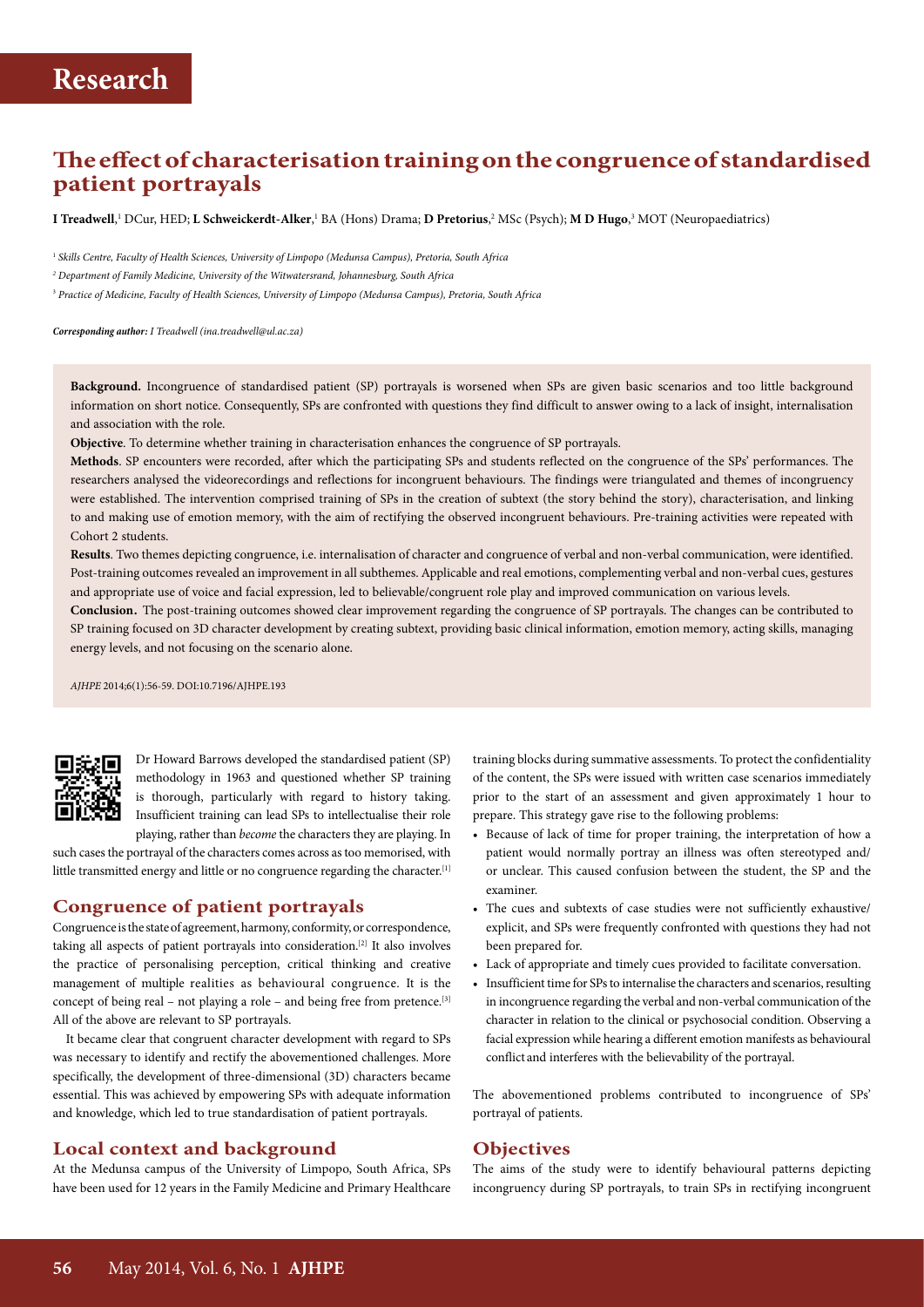portrayals and then to determine the effect of the training.

### **Methods**

A qualitative design was used to gather data on the congruency of SP portrayals through observations and reflections by students, researchers and SPs during objective structured clinical examinations (OSCEs) before and after an SP training session. Medunsa's Research and Ethics Committee (MREC) approved the study protocol and informed consent was obtained from students and SPs.

The convenience student sample comprised two cohorts of 6th-year medical students (*N*=43) performing their end-of-block OSCEs in Family Medicine. The SP sample included the four junior SPs who participated in both OSCEs.

#### **Reflections prior to training SPs in characterisation**

SP encounters with Cohort 1 students during OSCE 1 were videorecorded. On completion of the OSCE, students and SPs reflected separately on the incongruence/congruence of the SP performances and videos were analysed by the four researchers. The reflections of the participants were guided by questions and the discussions were audiorecorded.

#### **Data analysis before training**

Qualitative content analysis was done according to the steps described by Creswell.<sup>[4]</sup> The four researchers made summative notes of the videorecorded verbal and non-verbal communication that they regarded as incongruent. Interpretive validity was enhanced by summarising each individual researcher's documented and interpreted observations and personal experiences. These notes were compared and discussed among the other researchers until consensus was reached on the characteristics of incongruent/congruent SP portrayals observed. The audiotaped focus group discussions of the students and SPs were analysed similarly.

Corresponding information on characteristics of incongruence obtained from the three sources was grouped in categories, and then organised in themes. Validity and synchronic reliability of the study were achieved by using these multiple sources of information (triangulation) (Fig. 1).[5]

#### **Training of SPs**

The intervention comprised a 1-day workshop aimed at transforming the incongruent behaviour of SPs identified during OSCE 1. The training focused on various aspects of creating a believable person behind the patient by finding the subtext relating to the specific scenarios (resulting in 3D character development and energy level management). To enhance their understanding, SPs were given information on the pathology of the disease afflicting the 'patient'.

Training also comprised updating basic acting skills (imagination, listening, emotional expression, use of voice, body movements) to enhance the congruence of their verbal and non-verbal communication. To facilitate SPs to relate to emotions, improvisation exercises were incorporated in the training session.

#### **Post-training reflections and data analysis**

A similar content analysis was performed on post-training observations and reflections on SP portrayals at OSCE 2 using the same scenarios with Cohort 2 students.

#### **Results**

#### **Reflections before training SPs in characterisation**

Two themes of congruence and characteristics of congruent behaviours emerged from the data obtained prior to the training of SPs (Table 1).

**Theme 1 (pre-training).** The SPs experienced problems in internalising the patient's character.

Student participants' observations are summarised as SPs being robotic, hesitant and inconsistent, appearing bored and tired:



*Fig. 1. Triangulation of data (SPs = standardised patients).*

'He's not answering your question … he has a fixed answer. Give him a context of who his patient is … '

... it was very robotic but I understand why because they are given a set number of parameters that we are supposed to elicit … '

... only a small portion of patients are going to be hesitant like that … '

SPs reflected that they feared self-expression, were inconsistent and became tired:

'I faked emotions and that made me tired.'

The researchers observed that the SPs lacked confidence, were inconsistent and struggled to concentrate.

**Theme 2 (pre-training).** The SPs' portrayals lacked congruence of verbal and non-verbal communication at times.

Student participants observed the following incongruencies:

' ... the confusion was the body language … he looked "cheery" ... he said he was concerned … but he didn't show it ... '

' … he didn't look like it (fears) bothered him

SPs acknowledged that they forgot to show symptoms:

' … I forgot to show the emotion of pain.'

The researchers found the facial expressions inadequate.

#### **Reflections following training**

Observations of the SPs' portrayals in OSCE 2 reflected improvement regarding the characteristics of congruence (Table 2).

**Theme 1 (post-training).** Problems in internalising the patient's character.

Students reflected that SPs were believable and trustworthy:

' … very real … sincere … like a real patient … believable.'

' … she was staying in her role … giving what you were asking for … did not offer information … until a person comes and explores … that's what people would do … '

SPs reflected that they understood the role, felt confident and could pace their energy:

' … we know you said we must go there and do whatever we were taught during the workshop … then we did exactly that so the doctors (assessors) were so impressed.'

... like in the past I was trying to force those fake emotions. I was really getting tired … today from start to finish my energy levels were so high.'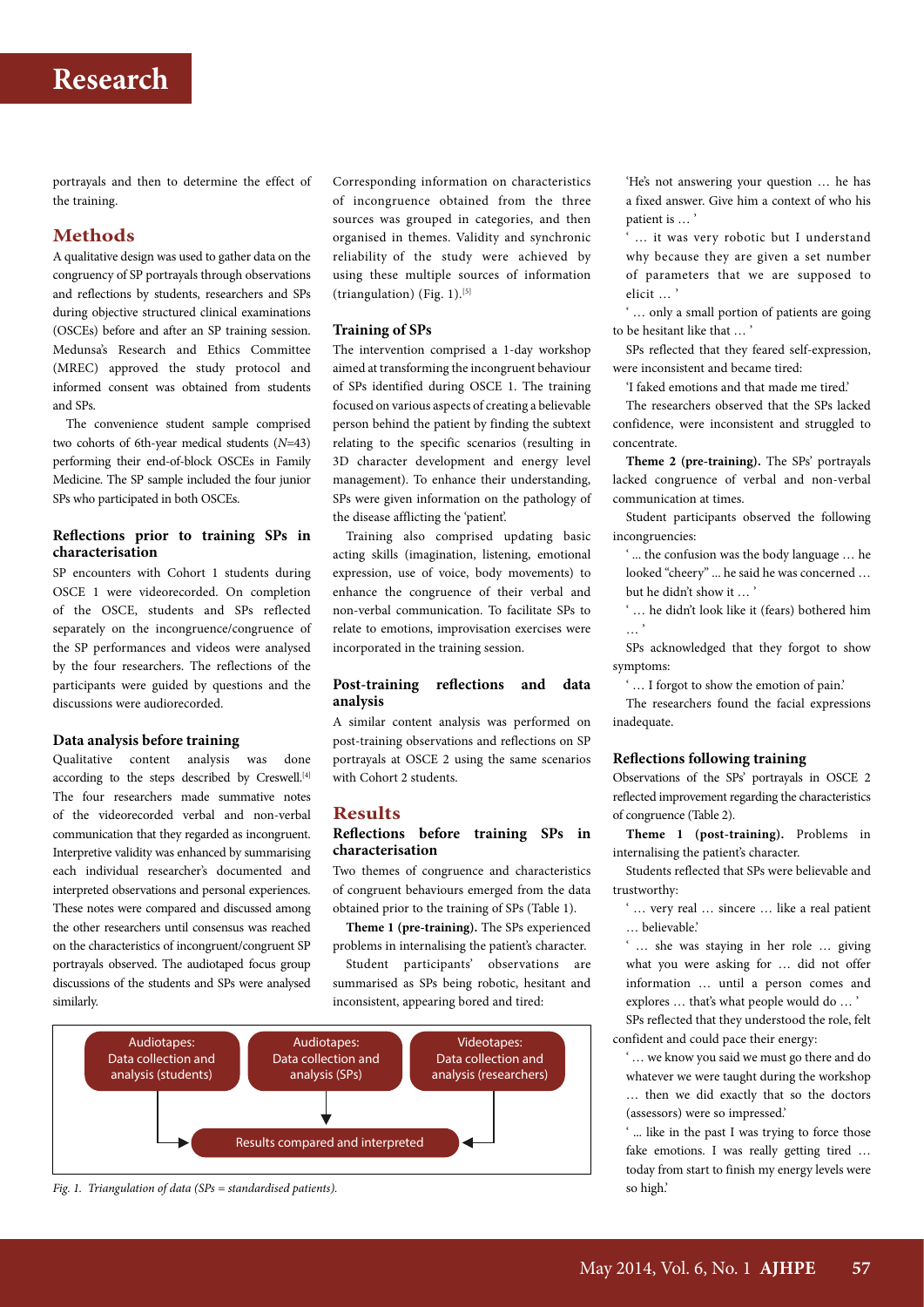#### **Table 1. Themes of congruence and characteristics of incongruent behaviours before training**

|                                                      | Characteristics as analysed/reflected |                               |                                                               |  |
|------------------------------------------------------|---------------------------------------|-------------------------------|---------------------------------------------------------------|--|
| <b>Theme</b>                                         | Students $(n=22)$                     | Standardised patients $(n=4)$ | Researchers $(n=4)$                                           |  |
| Internalisation of character                         | Robotic,<br>not internalising         | Fear of self-expression       | Lack of confidence                                            |  |
|                                                      | Hesitant, inconsistent                | Inconsistent                  | Inconsistent                                                  |  |
|                                                      | Appeared bored/energy levels<br>low   | Faked<br>emotions             | Varied energy levels, struggling<br>to maintain concentration |  |
| Congruence of verbal and non-verbal<br>communication | Not in agreement                      | Forgot to show symptoms       | Poor facial expression                                        |  |

#### **Table 2. Themes of congruence and characteristics of congruent behaviours post-training**

|                                                       | Characteristics as analysed/reflected                                   |                                                        |                                                                         |
|-------------------------------------------------------|-------------------------------------------------------------------------|--------------------------------------------------------|-------------------------------------------------------------------------|
| <b>Theme</b>                                          | Students $(n=21)$                                                       | Standardised patients $(n=4)$                          | Researchers $(n=4)$                                                     |
| Internalisation of character                          | Believable                                                              | Understood the role                                    | Information well managed                                                |
|                                                       | Felt safe with the patient                                              | Increase of self-confidence                            | Consistent                                                              |
|                                                       | Standardised patients did not<br>become tired                           | Increased energy levels, could pace the<br>energy flow | Energy levels improved and<br>maintained                                |
| Congruence of verbal and non-<br>verbal communication | Symptoms made sense,<br>emotional reactions<br>complemented verbal cues | Could give real emotions                               | Gestures appropriate, change of voice,<br>applicable emotions expressed |

The researchers observed that the SPs managed the information well and their portrayals were consistent. Their energy levels improved and were maintained.

**Theme 2 (post-training).** Incongruence of verbal and non-verbal communication.

Students observed that the symptoms portrayed made sense and that the emotional reactions complemented the verbal cues:

- ' … whenever she talked about a hysterectomy she'd take a deep breath … and then talk about it … she really doesn't want the hysterectomy because [of] her ideas behind it … '
- ' … her voice tone changed when she spoke … her body and voice were corresponding … you could see that she was really worried … '

The SPs felt they were able to portray real emotions:

' … what really helped me to show my emotions was the advice that you gave us from the workshop that I have to think of something that makes me like worry so that I need not fake my emotion … '

' … before the workshop I was constantly smiling, you know even if I had a problem. Today I played a very sad patient ...

The researchers found the SPs' gestures appropriate, reflecting the change of voice and expressing emotions were applicable.

An unexpected finding was that examiner manipulation of the context and unclear scenario outcomes pose additional threats to congruence:

'The assessor expects me to do what he wants me to do and that's a bit difficult … he stopped the assessment and he wants to implement his thoughts on you … you must be consistent … '

#### **Study limitations**

The insufficient 1-hour SP preparation time prior to OSCE 1, as well as the repeat of the simulations 6 weeks later, may have had an influence on the improvement in SP performance and character portrayal in OSCE 2.

#### **Discussion**

The effect of training was measured by comparing post- with pre-training outcomes relating to characteristics of congruence, as reflected in the corresponding lines in Tables 1 and 2.

Incongruent behaviours changed to congruent behaviours:

- SPs who lacked confidence and acted robotically became believable and managed the role well owing to better understanding.
- Hesitant and inconsistent behaviours changed to consistent portrayals executed with confidence.
- Low energy levels and problems with concentration changed to increased and maintained energy levels.

Having to remember details regarding the scenario will inevitably hamper the flow of communication and affect congruence. SPs should be trained to focus with concentration and energy during the consultation and not try to remember the case scenario. They will then be able to focus on the student and interact spontaneously as the communication/consultation progresses. [6]

As far as possible, SP encounters must be true and not different to the experience of a real patient.<sup>[7]</sup> For SPs to be more congruent, they need to